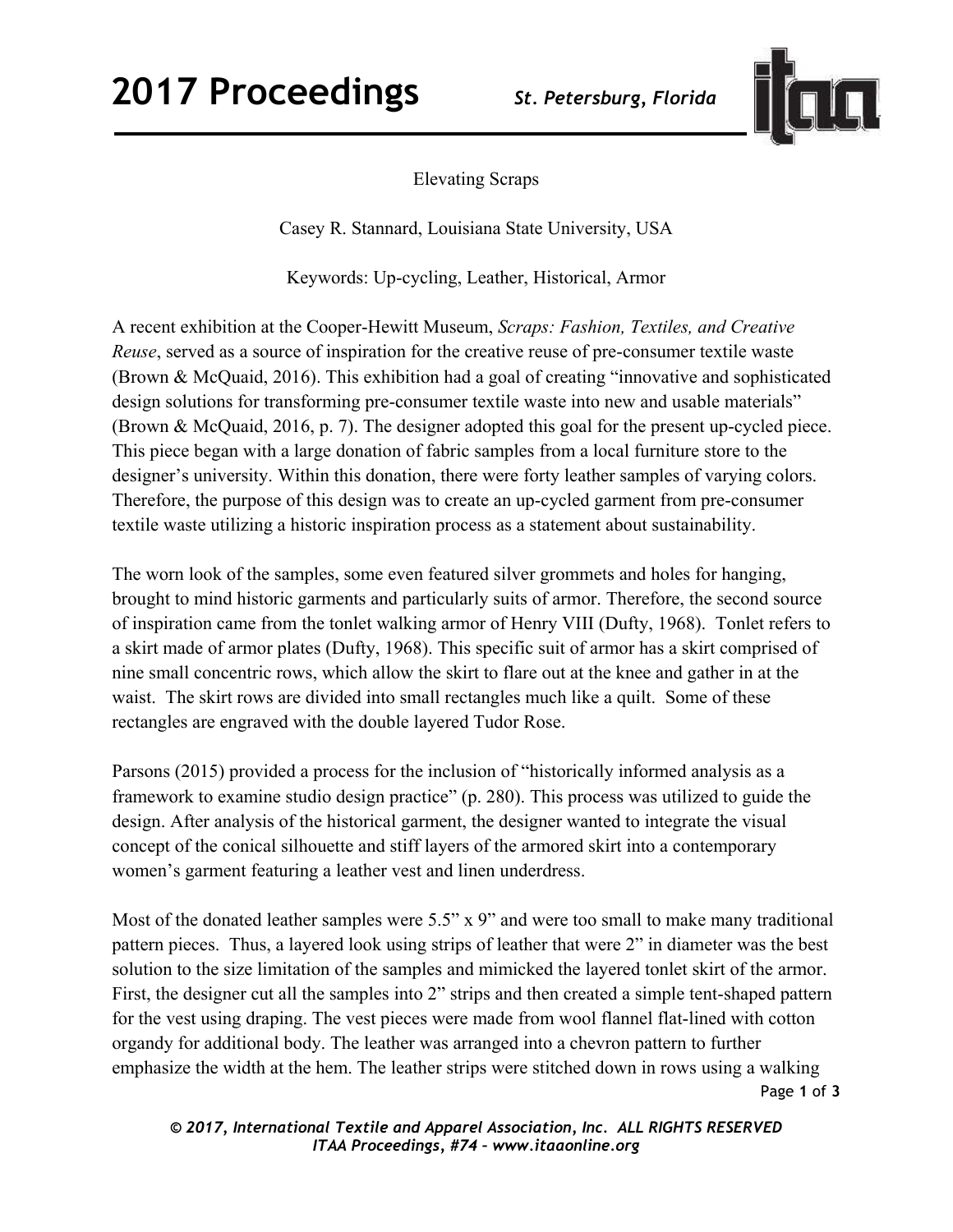foot. After each vest piece was completed the coat was assembled and lined. Padding was inserted to create additional body at the hem. The leather was quite heavy so crinolines were added to build a large, conical silhouette. Other edges were bias bound.

Small amounts of leather remained after the vest was constructed. A goal of this up-cycled design was to maximize the use of the leather samples. Thus, the designer decided to create laser cut leather flowers to adorn the hemline. The remnants were cut into 2" x 2" and 1.5" x 1.5" boxes. The flowers were copies of engraved Tudor flowers on the original armor. An image of the engraved flowers was loaded into Adobe Illustrator and traced. The designer precisely created the Illustrator file to fit the laser cutter bed. A wooden board was cut in the same size as the laser cutter bed and each leather scrap was affixed to the board using double stick tape. The leather scraps were carefully arranged in a grid to align with the Illustrator file. Then the file was loaded into the laser cutter. Despite the careful preparation, it took four tries to perfectly align the board and laser cutter. The flowers utilized almost all of the remaining leather. Once the flowers were completed they were stitched to the hemline of the vest. Finally, three leather snaps, which echoed the straps utilized on the armor, were added to the center front.

A dress was created using flat pattern to go under the vest. The dress was constructed from an antique linen sheet. Leg-of-mutton sleeves with cowl accents were included to create width at the shoulders. The draping of the sleeves mimicked the pauldrons (metal which wraps around the shoulders and over the arms) on the original armor of Henry VIII. The sleeves also helped balance the exaggerated hemline. Finally, a draped collar was added to the neckline. The collar balanced the sleeves and related back to the extravagant necklines popular in the time of Henry VIII. The collar opens at center back with hooks and eyes.

In conclusion, a visually complex and interesting garment was made from pre-consumer textile waste from the home furnishing industry (Brown & McQuaid, 2016). It also utilized a historical context to inform studio practice (Parsons, 2015). Other designers should further explore the use of home furnishing textile waste in up-cycled pieces. Other designers should also endeavor to utilize more than one design process or goal to create pieces with visual and intellectual depth.

- Brown, S. & McQuaid, M. (2016). *Scraps: Fashion, textiles, and creative reuse*. New York, NY: Cooper-Hewitt, Smithsonian Design Museum.
- Dufty, A. R. (1968). *European armour in the town of London*. London, UK: Her Majesty's Stationary Office.

Parsons, J.L. (2015). Historical patents as inspiration for digital textile and apparel design. *Clothing and Textiles Research Journal, 33*(4), 280-296.

*© 2017, International Textile and Apparel Association, Inc. ALL RIGHTS RESERVED ITAA Proceedings, #74 – www.itaaonline.org*